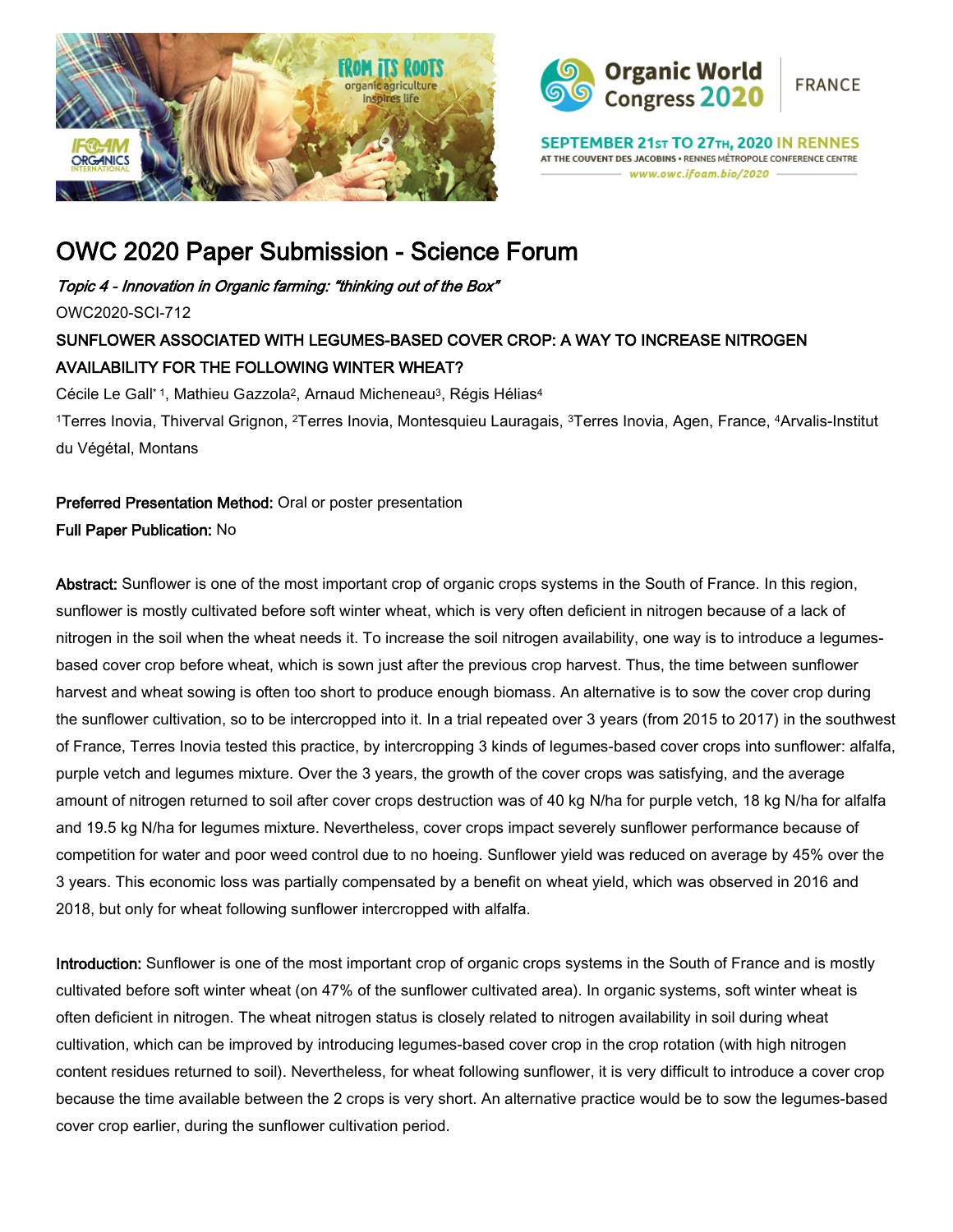However, this practice, barely tested in France, can have negative impacts on sunflower. Firstly, the cover crop can compete with the sunflower, for light and water. Secondly, it prevents from using hoe or harrow comb for weeding because it would destroy the cover crop; weed management so depends entirely on the cover crop ability to compete with weeds. These can result in a reduced yield for sunflower, and an economic loss. This has to be put into balance with the profit obtained on the following wheat, on yield and grain protein content.

Terres Inovia tested this practice in an experiment repeated over 3 years in Occitanie, firstly to assess its feasibility in the Southern France production context, secondly to evaluate the impacts on sunflower growth and yield, and lastly to estimate the gains on the yield and grain quality of the following wheat.

Material and methods: One single trial was repeated over three years in the Tarn department in the region Occitanie; trial was conducted in randomized blocks design (3 repetitions per treatment). Each trial was conducted in an organic farm, and not on an experimental station; consequently, plots were very large (from  $117m<sup>2</sup>$  to 191 m<sup>2</sup>).

Sunflower was sown between the beginning and the middle of May. The trial compared a sunflower sown alone (the control treatment) and three intercropped treatments (with legumes): alfalfa (20 kg/ha), purple vetch (80 kg/ha), Egyptian clover in 2015, and then legumes mixture (chickling vetch, common vetch, fenugreek and lens - 25 to 30 kg/ha) in 2016 and 2017.

In 2015, alfalfa was sown just after sunflower, but purple vetch and Egyptian clover were sown one month after to allow weeding by hoeing before their sowing. However, with almost no precipitations in July 2015, the cover crops emergence was greatly compromised. As these weather conditions are common in Occitanie, it was decided the next years to sow the cover crops earlier.

The control treatment was hoed one single time on each year. For the treatments with legumes-based cover crop, no weeding was done except in 2015. Except ferric phosphate to avoid slugs' damages, no plant protection products were used. Sunflower was also not fertilized. For each trial, soft winter wheat was sown on each plot after sunflower harvest and cover crop destruction.

To assess the effects of the cover crops on sunflower, several measurements were done: sunflower height at flowering (to detect water competition), cover crop biomass and nitrogen content, weed biomass and sunflower yield.

To assess the effects of the cover crops on soft winter wheat, several measurements were done: soil nitrogen contents at 3 dates, wheat biomass and nitrogen content at wheat flowering, wheat yield and grain protein content.

Statistical analyses were done using R version 3.5.1. Effects on the different treatments were tested through a mixed linear model with factors "trial" and "repetition" introduced as random effects. Comparison between treatments was done through Tukey Test (alpha=0.05).

#### Results:

#### Do cover crops grow strongly?

In 2015, the fresh biomass of cover crops was correct: between 1.7 T/ha for alfalfa to 4.2 T/ha for purple vetch. In 2016, alfalfa fresh biomass reached 1.8 T/ha whereas purple vetch and legumes mixture reached 3.6 and 3.2 T/ha respectively. In 2017, fresh biomass was smaller: 1 T/ha for alfalfa, 1.2 T/ha for vetch purple whereas legumes mixture reached only 0.1 T/ha.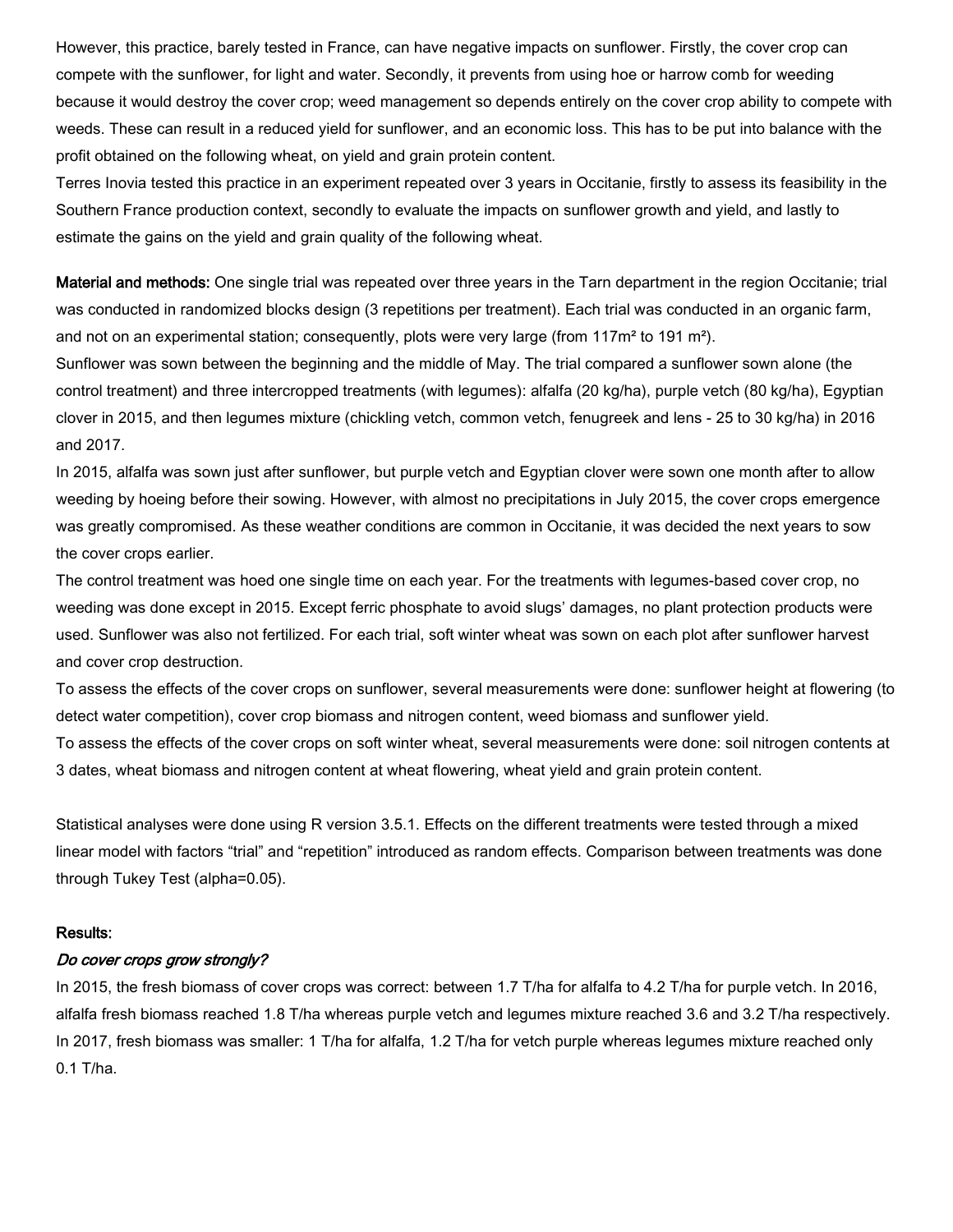# Do the cover crops limit weed development in sunflower?

In 2015, weed infestation was very low, due to high drought in spring. On the contrary, in 2016 and 2017, weed infestation by switch grass was important: on the control treatments, measured weed drought biomass was of 250 g (+/- 64 g) in 2016 and of 100 g/m² (+/-64 g) in 2017. In comparison, weed biomass on intercropped treatments was much important:300 g/m<sup>2</sup> (+/-80 g) in 2016 and of 700 g/m<sup>2</sup> (+/-475 g) in 2017. Statistical analyses show that the differences observed in 2016 between the control treatment and the intercropped treatments were significant whereas they were not in 2017. For the two years, the legumes mixture was the most infested. These results show that the cover crops did not manage to control weeds development.

#### Do the cover crops compete with sunflower for light and water?

In 2016 and 2017 an important impact on sunflower height was observed: in 2016, the control treatment height was of 164 cm (+/- 5cm) instead of 144 to 157 cm for the intercropped treatments (+/-10 cm) and in 2017, the control treatment, sunflower height was of 135 cm (+/-3cm) whereas it ranged from 107 to 114 cm for the intercropped treatments (+/-6 cm). In 2016, statistical analyses show that the differences observed are significant for purple vetch and alfalfa intercropped into sunflower (compared to control treatment) but not for legumes mixtures; in 2017, with less important raindrops compared to 2016, the differences observed are significant for all the intercropped cover crops treatments compared to control treatment.

This competition was due as much to the cover crop itself than to the weed's development on the intercropped treatments. Indeed, on intercropped treatments in 2016, the mean total fresh biomass (cover crop + weed) was of 696 g/m<sup>2</sup> for intercropped treatments instead of 283  $g/m^2$  for the control treatment; and in 2017, the difference was much important : 832 g/m<sup>2</sup> for the intercropped treatment compared to 102 g/m<sup>2</sup> only for the control treatment. This competition greatly impacted sunflower yield, as it is shown in the figure below:



*Figure 1 - Impact of cumulated cover crop and weed biomass on sunflower yield*

# Do the cover crops limit or improve sunflower yield?

Sunflower yield was not measured in 2015. In 2016, the yield of the control treatment was higher (33.7 q/ha +/- 1.6 q/ha) than the yield of intercropped treatments (from 22.2 q/ha +/- 0.3 for purple vetch to 27.4 q/ha +/- 1.2 for the legumes mixture). In 2017, the differences were larger: 29.3 q/ha +/-4.6 for the control treatment whereas it ranged from 13.1 q/ha (+/- 2.7) to 14.1 q/ha (+/-3.8) for the intercropped treatments. For both years, statistical analyses show that the yield obtained for the control treatment is significantly different from the intercropped treatments (see table below):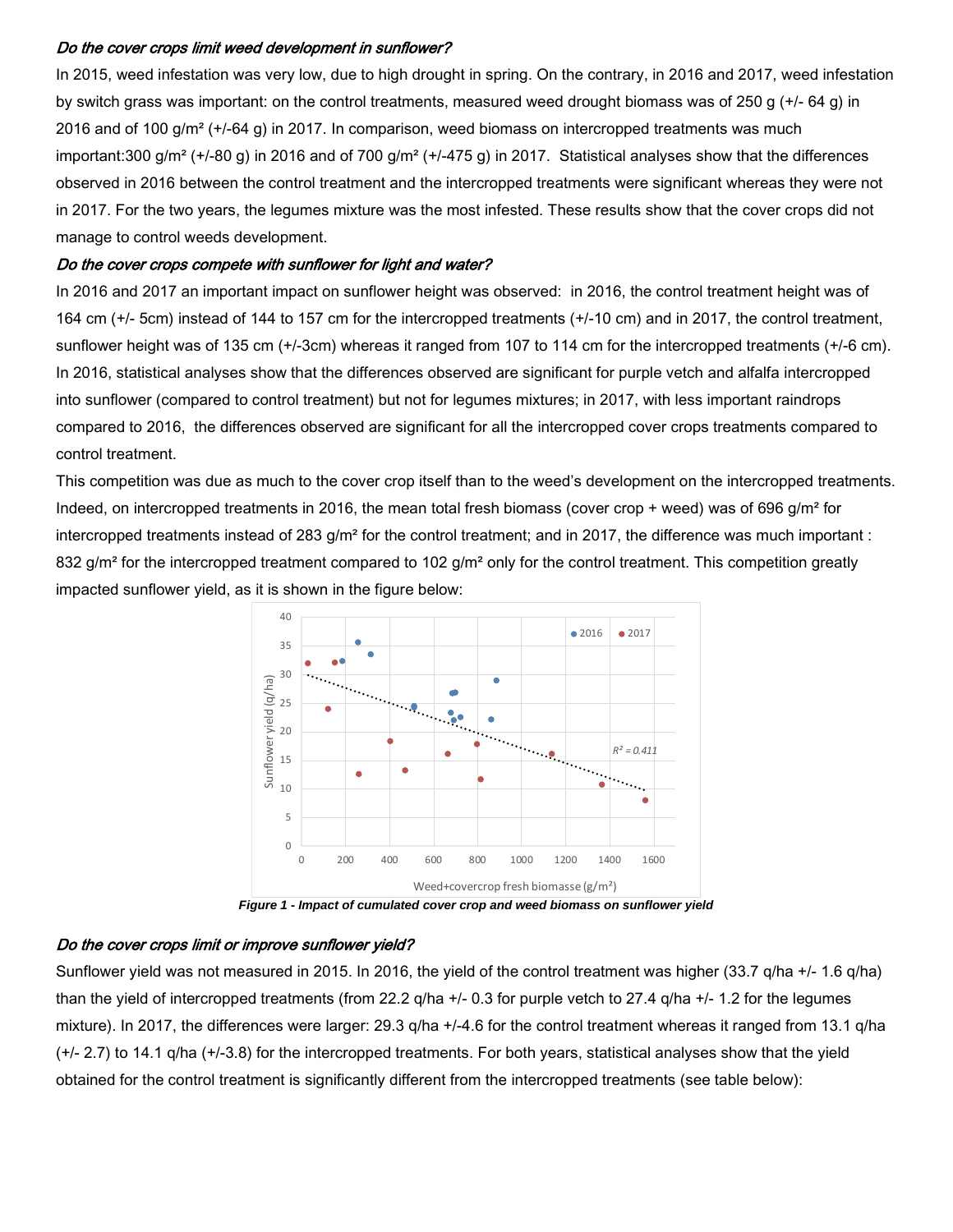| Year | Treatment                                           | Sunflower yield | Statistical group |
|------|-----------------------------------------------------|-----------------|-------------------|
|      | Alfalfa                                             | 24              | A                 |
| 2016 | Purple Vetch                                        | 22              | A                 |
|      | Legumes mixture                                     | 27.4            | B                 |
|      | Control (sunflower alone)                           | 33.8            | С                 |
| 2017 | Alfalfa                                             | 13.1            | A                 |
|      | Purple Vetch                                        | 14.2            | A                 |
|      | Legumes mixture                                     | 14.1            | A                 |
|      | Control (sunflower alone)                           | 29.3            | B                 |
|      | Table 1 - Sunflower yields and statistical analyses |                 |                   |

# Do the cover crops improve the soil nitrogen availability for the following wheat?

Over the 3 years, purple vetch is the cover crop which returned the most nitrogen to the soil over the 3 years (40 kg N/ha in average), following by legumes mixture (19.5 kgN/ha) and alfalfa (18 kg N/ha). Nevertheless, the nitrogen "bonus" was never found through soil nitrogen content measurements during wheat cultivation.

# Do the cover crops improve the following wheat yield and grain quality?

Nitrogen absorption by the wheat was slightly improved by alfalfa cover crop, and particularly in 2018 with 114 kg N/ha absorbed compared to 100 kg N/ha for the control treatment.

In 2017, following the sunflower cultivated in 2016, no significant differences were found on the yield of the wheat between the treatments. On the contrary in 2018, the wheat following the sunflower intercropped with alfalfa obtained a very good performance with a yield of 37 q/ha (+/- 2.5) compared to a yield of 27.1 q/ha (+/- 5.5) for the wheat following the sunflower alone; the yield of the other treatments were however very closed to the control treatment. In 2015, we obtained also a difference with wheat following sunflower intercropped with alfalfa (+5.6 q/ha). The statistical analyses show that the differences between the treatments were not significant in 2015 and in 2016; in 2017, the difference was significant only for the wheat following alfalfa, which was significantly higher than the wheat following the sole sunflower (see table below). Concerning wheat grain nitrogen content, no improvement was observed over 2016 and 2017.

| Year | Treatment                 | Wheat yield | Protein grain content | Statistical group | Statistical group for |
|------|---------------------------|-------------|-----------------------|-------------------|-----------------------|
|      |                           | (q/ha)      | (%dry weight)         | for yield         | protein grain content |
| 2015 | Alfalfa                   | 26.6        |                       | A                 |                       |
|      | Purple Vetch              | 22.4        |                       | A                 |                       |
|      | Clover                    | 23.1        |                       | A                 |                       |
|      | Control (sunflower alone) | 21.3        |                       | A                 |                       |
| 2016 | Alfalfa                   | 49.6        | 9.8                   | A                 | A                     |
|      | Purple Vetch              | 50.7        | 9.9                   | A                 | A                     |
|      | Legumes mixture           | 48.4        | 9.9                   | A                 | A                     |
|      | Control (sunflower alone) | 47.3        | 9.7                   | A                 | A                     |
| 2017 | Alfalfa                   | 37.4        | 11.3                  | B                 | A                     |
|      | Purple Vetch              | 27.5        | 11.3                  | AB                | A                     |
|      | Legumes mixture           | 24.2        | 11.3                  | A                 | A                     |
|      | Control (sunflower alone) | 27.1        | 12                    | AB                | A                     |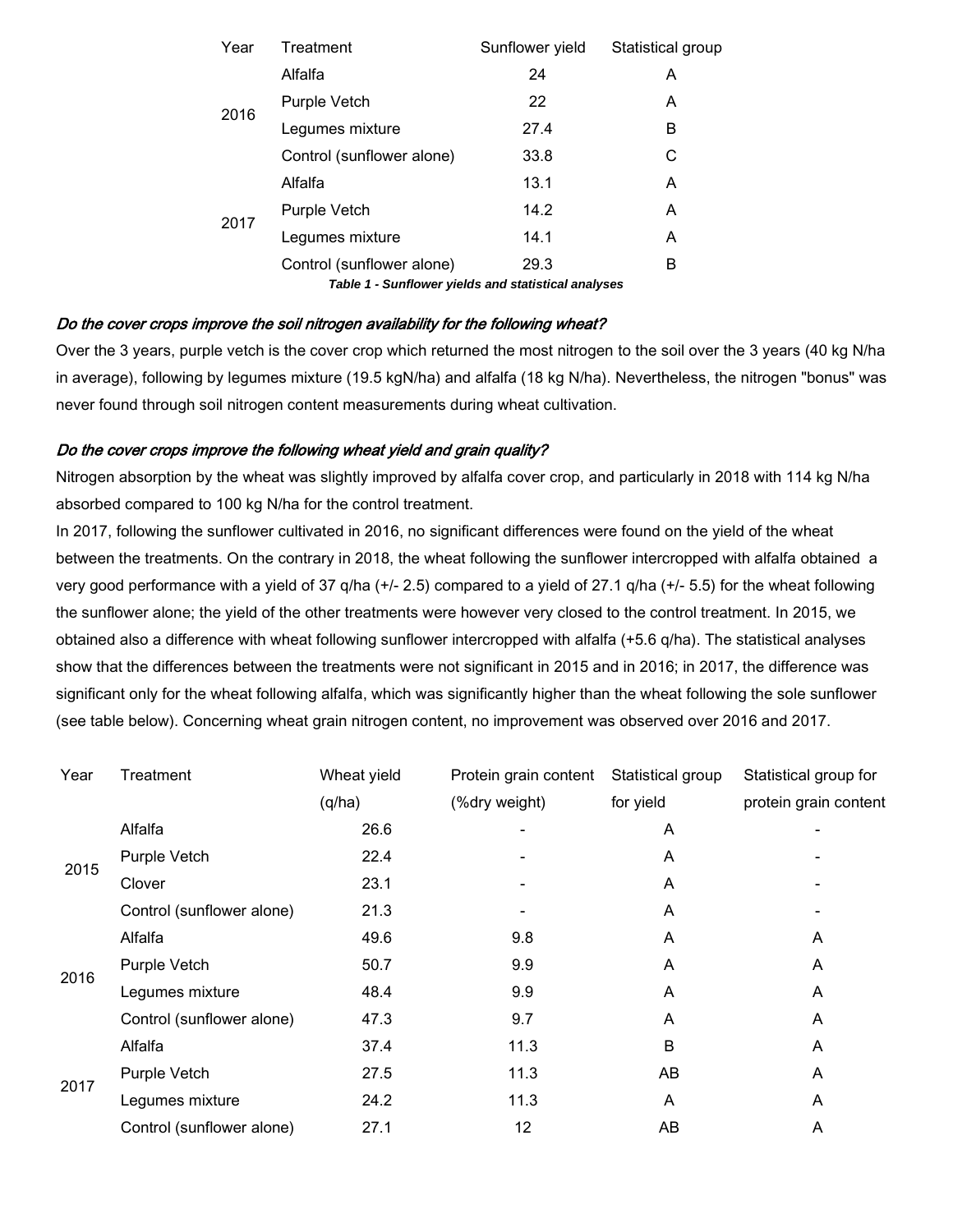#### Discussion:

Intercropping legumes into sunflower is relatively new in France but not in other parts of the world; particularly, intercropping with soybean was often tested (Elba et al, 2014; Ibrar et al, 2002; Narwal et al, 1985) with the view to harvest the two species and increase the total biomass produced on the field (Bedoussac et al, 2013). However, our aim in this study was slightly different since we did not want to harvest legumes, but we wanted yet to have the most important biomass produced, to maximize the nitrogen amount returned to the soil.

Our results over 3 years show that to intercrop sunflower with legumes-based cover crops is feasible. Nevertheless, this practice is not without impacts on sunflower, with a strong competition for light and water observed over 2 years, which induced a yield loss of 40% to 50%.That implies a severe economic loss for the producer, which was not compensated by the profit obtained on the following wheat, even in 2018 (loss on sunflower : 67.5 euros/ha - gain on wheat: 40 euros/ha). Kandel et al (1997) obtained the same results, with an important yield loss for sunflower for the 4 legume species which were tested, when they were sown at the same date than sunflower; similar trends were observed by Ibrar et al (2002) and Narwal et Malik (1985). Concerning the impact of legume cover crops on wheat, Kandel et al (2000) obtained the same trends than in our studies, with a slightly positive and significant effect, at least for some species; in their study, wheat following hairy vetch obtained each year a better yield than wheat following sole sunflower (difference was significant for 2 years only among 4).

It is nevertheless difficult to conclude with only a 3-years trial. Observations must be made in other situations to confirm (or not) the trends observed in our trials. An important question is the choice made for the cover crop sowing date. Indeed, in these trials, we chose to sow the cover crops at the same time as the sunflower, to maximize the cover crop growth and the nitrogen budget for the following wheat. By sowing the cover crop later, and after the hoeing, we could have preserved the sunflower performances and, after all, could have observed a positive effect on wheat yield. The results obtained by Kandel et al (1997, 2000) show that, by sowing the cover crops at V4 or V10 stage of sunflower, impacts of cover crops on sunflower yield are reduced, even if the yield of the sunflower intercropped with legumes was still lower. The offset of the cover crop sowing date also impacted their positive effect on the following wheat, which was reduced by 5% to 13%. Finally, the competition for water observed in our situation could be reduced in other pedoclimate conditions, with more precipitations and less high temperature in summer, like in Northern France where sunflower is also present. Tests on this practice have so to be continued.

#### References:

BEDOUSSSAC, L., CHAMPCLOU, D., TRIBOUILLOIS, H., VERICEL, G., LANDE, N., & JUSTES, E. (2013). Soybean intercropped with sunflower is an efficient solution to increase global grain production in low input systems. LEGUME, 16, 45.

Elba, B., Suárez, S. A., Lenardis, A. E., & Poggio, S. L. (2014). Intercropping sunflower and soybean in intensive farming systems: evaluating yield advantage and effect on weed and insect assemblages. NJAS-Wageningen Journal of Life Sciences, 70, 47-52.

Kandel, H. J., Schneiter, A. A., & Johnson, B. L. (1997). Intercropping legumes into sunflower at different growth stages.

Crop science, 37(5), 1532-1537.